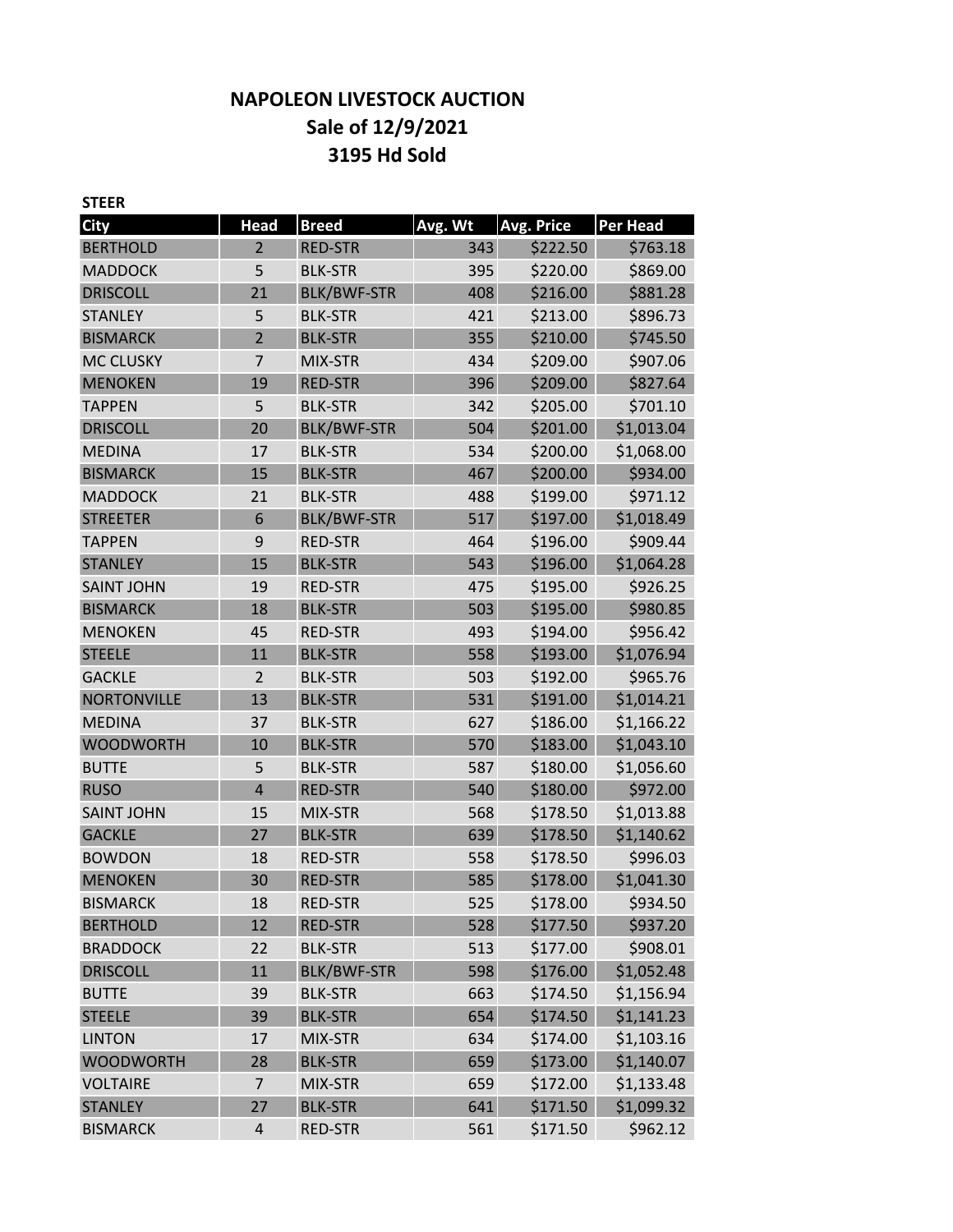| <b>MC CLUSKY</b>   | 51             | <b>RED-STR</b>     | 607 | \$170.50 | \$1,034.94 |
|--------------------|----------------|--------------------|-----|----------|------------|
| <b>GACKLE</b>      | 12             | <b>BLK-STR</b>     | 734 | \$170.00 | \$1,247.80 |
| <b>GARRISON</b>    | 15             | <b>BLK-STR</b>     | 668 | \$169.00 | \$1,128.92 |
| <b>CONSIGNOR</b>   | 82             | <b>BLK-STR</b>     | 761 | \$167.50 | \$1,274.68 |
| <b>RUSO</b>        | 8              | <b>RED-STR</b>     | 596 | \$167.00 | \$995.32   |
| <b>BOWDON</b>      | 81             | <b>RED-STR</b>     | 690 | \$166.50 | \$1,148.85 |
| <b>NORTONVILLE</b> | 6              | <b>BLK-STR</b>     | 639 | \$166.00 | \$1,060.74 |
| <b>STREETER</b>    | 30             | <b>BLK/BWF-STR</b> | 606 | \$166.00 | \$1,005.96 |
| <b>DAWSON</b>      | 3              | <b>RED-STR</b>     | 590 | \$165.50 | \$976.45   |
| <b>TAPPEN</b>      | 19             | <b>RED-STR</b>     | 594 | \$165.50 | \$983.07   |
| <b>MEDINA</b>      | 11             | <b>RED-STR</b>     | 710 | \$164.50 | \$1,167.95 |
| <b>TOLNA</b>       | 15             | <b>BLK-STR</b>     | 662 | \$164.00 | \$1,085.68 |
| <b>WOODWORTH</b>   | 15             | <b>BLK-STR</b>     | 745 | \$162.50 | \$1,210.63 |
| <b>GARRISON</b>    | 15             | <b>BLK-STR</b>     | 801 | \$162.00 | \$1,297.62 |
| <b>STEELE</b>      | 8              | <b>BLK-STR</b>     | 753 | \$161.50 | \$1,216.10 |
| <b>LINTON</b>      | 83             | <b>RED-STR</b>     | 744 | \$160.50 | \$1,194.12 |
| <b>BUTTE</b>       | 34             | <b>BLK-STR</b>     | 764 | \$160.00 | \$1,222.40 |
| <b>SHEYENNE</b>    | 6              | <b>RED-STR</b>     | 577 | \$160.00 | \$923.20   |
| <b>VELVA</b>       | 13             | MIX-STR            | 928 | \$159.00 | \$1,475.52 |
| <b>STEELE</b>      | 16             | <b>RED-STR</b>     | 783 | \$159.00 | \$1,244.97 |
| <b>WIMBLEDON</b>   | 14             | <b>RED-STR</b>     | 755 | \$158.50 | \$1,196.68 |
| <b>MEDINA</b>      | 14             | MIX-STR            | 809 | \$157.50 | \$1,274.18 |
| <b>BOWDON</b>      | 22             | <b>RED-STR</b>     | 831 | \$156.00 | \$1,296.36 |
| <b>MEDINA</b>      | 12             | <b>BLK-STR</b>     | 880 | \$155.50 | \$1,368.40 |
| <b>WIMBLEDON</b>   | $\overline{7}$ | <b>RED-STR</b>     | 854 | \$155.50 | \$1,327.97 |
| <b>DAWSON</b>      | 25             | <b>RED-STR</b>     | 689 | \$155.00 | \$1,067.95 |
| <b>HOOPLE</b>      | 10             | <b>BLK-STR</b>     | 776 | \$154.00 | \$1,195.04 |
| <b>KATHRYN</b>     | 8              | MIX-STR            | 588 | \$154.00 | \$905.52   |
| <b>NAPOLEON</b>    | 22             | MIX-STR            | 880 | \$151.00 | \$1,328.80 |
| <b>VALLEY CITY</b> | 3              | <b>RED-STR</b>     | 732 | \$150.00 | \$1,098.00 |
| <b>BRADDOCK</b>    | 21             | <b>BLK-STR</b>     | 602 | \$147.00 | \$884.94   |
| <b>TAPPEN</b>      | $\overline{7}$ | MIX-STR            | 684 | \$145.00 | \$991.80   |
| <b>HOOPLE</b>      | $\overline{2}$ | <b>BWF-STR</b>     | 670 | \$140.00 | \$938.00   |

## **HEIFER**

| <b>City</b>      | <b>Head</b>    | <b>Breed</b>       | Avg. Wt | <b>Avg. Price</b> | Per Head   |
|------------------|----------------|--------------------|---------|-------------------|------------|
| <b>VOLTAIRE</b>  | $\overline{2}$ | <b>BWF-HFR</b>     | 448     | \$180.00          | \$806.40   |
| <b>MADDOCK</b>   | 13             | <b>BLK-HFR</b>     | 405     | \$174.50          | \$706.73   |
| <b>BISMARCK</b>  | 21             | <b>BLK-HFR</b>     | 459     | \$173.50          | \$796.37   |
| <b>DRISCOLL</b>  | 16             | <b>BLK/BWF-HFR</b> | 376     | \$173.00          | \$650.48   |
| <b>STANLEY</b>   | 23             | <b>BLK-HFR</b>     | 492     | \$173.00          | \$851.16   |
| <b>VOLTAIRE</b>  | 18             | MIX-HFR            | 586     | \$172.50          | \$1,010.85 |
| <b>BISMARCK</b>  | 29             | <b>BLK-HFR</b>     | 498     | \$170.50          | \$849.09   |
| <b>MADDOCK</b>   | 20             | <b>BLK-HFR</b>     | 468     | \$170.00          | \$795.60   |
| <b>MENOKEN</b>   | 71             | <b>RED-HFR</b>     | 476     | \$170.00          | \$809.20   |
| <b>DRISCOLL</b>  | 21             | <b>BLK-HFR</b>     | 455     | \$170.00          | \$773.50   |
| <b>MC CLUSKY</b> | 7              | <b>RED-HFR</b>     | 424     | \$169.00          | \$716.56   |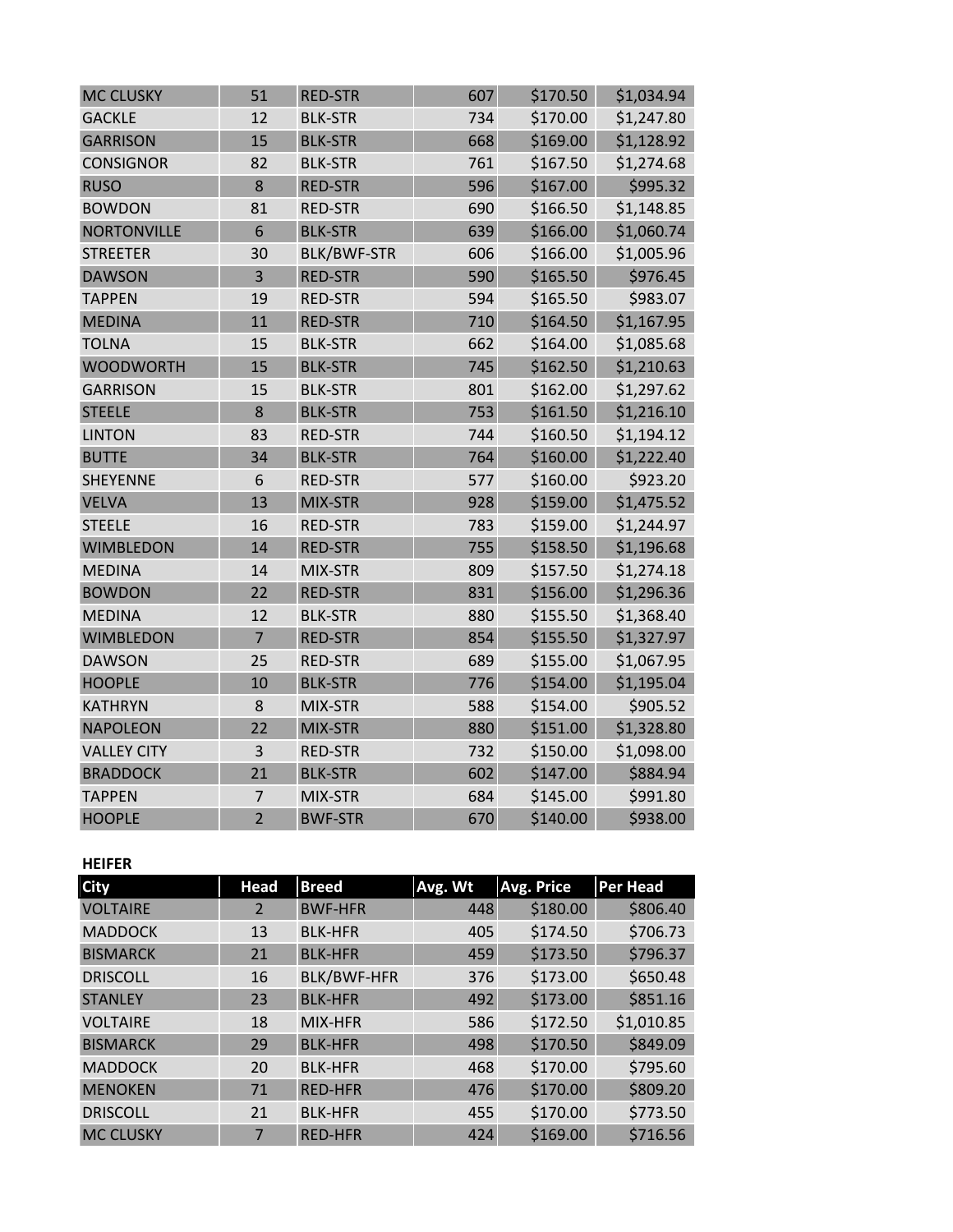| <b>TAPPEN</b>       | $\overline{7}$ | <b>RED-HFR</b>   | 425   | \$169.00 | \$718.25   |
|---------------------|----------------|------------------|-------|----------|------------|
| <b>MC CLUSKY</b>    | 53             | <b>RED-HFR</b>   | 518   | \$166.50 | \$862.47   |
| <b>BISMARCK</b>     | 17             | <b>RED-HFR</b>   | 494   | \$165.00 | \$815.10   |
| <b>BISMARCK</b>     | $\overline{4}$ | <b>RED-HFR</b>   | 438   | \$165.00 | \$722.70   |
| <b>BERTHOLD</b>     | 11             | <b>RED-HFR</b>   | 492   | \$163.00 | \$801.96   |
| <b>MEDINA</b>       | 13             | <b>BLK-HFR</b>   | 528   | \$160.00 | \$844.80   |
| <b>STANLEY</b>      | 18             | <b>BLK-HFR</b>   | 603   | \$158.00 | \$952.74   |
| <b>WOODWORTH</b>    | 36             | <b>BLK-HFR</b>   | 629   | \$157.50 | \$990.68   |
| <b>RUSO</b>         | $\overline{7}$ | <b>RED-HFR</b>   | 543   | \$157.00 | \$852.51   |
| <b>BISMARCK</b>     | 6              | MIX-HFR          | 608   | \$156.50 | \$951.52   |
| <b>SHEYENNE</b>     | 9              | <b>RED-HFR</b>   | 620   | \$156.00 | \$967.20   |
| <b>TAPPEN</b>       | 16             | <b>XBRED-HFR</b> | 548   | \$154.50 | \$846.66   |
| <b>LINTON</b>       | 31             | <b>BLK-HFR</b>   | 635   | \$153.00 | \$971.55   |
| <b>VALLEY CITY</b>  | 5              | <b>RED-HFR</b>   | 631   | \$151.00 | \$952.81   |
| <b>MC CLUSKY</b>    | 8              | <b>RED-HFR</b>   | 620   | \$150.00 | \$930.00   |
| <b>STEELE</b>       | 71             | <b>RED-HFR</b>   | 712   | \$149.50 | \$1,064.44 |
| <b>MEDINA</b>       | 14             | <b>BLK-HFR</b>   | 595   | \$149.00 | \$886.55   |
| <b>WOODWORTH</b>    | $\overline{7}$ | <b>BLK-HFR</b>   | 687   | \$148.50 | \$1,020.20 |
| <b>EDGELEY</b>      | 6              | MIX-HFR          | 902   | \$145.00 | \$1,307.90 |
| <b>MEDINA</b>       | 10             | <b>BLK-HFR</b>   | 662   | \$144.00 | \$953.28   |
| <b>GARRISON</b>     | 9              | <b>BLK-HFR</b>   | 716   | \$144.00 | \$1,031.04 |
| <b>BRADDOCK</b>     | 12             | <b>BLK-HFR</b>   | 513   | \$144.00 | \$738.72   |
| <b>TOLNA</b>        | 18             | <b>BLK-HFR</b>   | 611   | \$141.50 | \$864.57   |
| <b>LINTON</b>       | 21             | <b>RED-HFR</b>   | 722   | \$141.00 | \$1,018.02 |
| <b>MEDINA</b>       | 8              | <b>BLK-HFR</b>   | 793   | \$140.00 | \$1,110.20 |
| <b>TAPPEN</b>       | 6              | <b>RED-HFR</b>   | 1,078 | \$136.50 | \$1,471.47 |
| <b>TOLNA</b>        | 11             | <b>BLK-HFR</b>   | 717   | \$136.00 | \$975.12   |
| <b>WISHEK</b>       | $\overline{4}$ | MIX-HFR          | 1,020 | \$134.00 | \$1,366.80 |
| <b>NEW ROCKFORD</b> | 6              | <b>BLK-HFR</b>   | 782   | \$133.00 | \$1,040.06 |
| <b>NAPOLEON</b>     | 5              | <b>RED-HFR</b>   | 1,008 | \$132.00 | \$1,330.56 |

# **COW**

| <b>City</b>        | <b>Head</b>   | <b>Breed</b>       | Avg. Wt | <b>Avg. Price</b> | <b>Per Head</b> |
|--------------------|---------------|--------------------|---------|-------------------|-----------------|
| <b>WISHEK</b>      | 1             | <b>BLK-COW</b>     | 1,705   | \$79.00           | \$1,346.95      |
| <b>BRADDOCK</b>    | $\mathbf{1}$  | <b>BWF-COW</b>     | 1,780   | \$76.00           | \$1,352.80      |
| <b>WISHEK</b>      | $\mathbf{1}$  | <b>BLK-COW</b>     | 1,710   | \$75.00           | \$1,282.50      |
| <b>RAUB</b>        | $\mathbf{1}$  | <b>BLK-COW</b>     | 1,425   | \$74.00           | \$1,054.50      |
| <b>KINTYRE</b>     | $\mathbf{1}$  | <b>BLK-COW</b>     | 1,600   | \$74.00           | \$1,184.00      |
| <b>NAPOLEON</b>    | $\mathcal{P}$ | RED-COW            | 1,500   | \$73.50           | \$1,102.50      |
| <b>VALLEY CITY</b> | 3             | <b>RED-COW</b>     | 1,553   | \$73.50           | \$1,141.46      |
| <b>STRASBURG</b>   | $\mathbf{1}$  | <b>BLK-COW</b>     | 1,470   | \$73.00           | \$1,073.10      |
| <b>MOFFIT</b>      | 8             | MIX-COW            | 1,234   | \$72.00           | \$888.48        |
| <b>UPHAM</b>       | 11            | <b>BLK-COW</b>     | 1,562   | \$70.50           | \$1,101.21      |
| <b>KATHRYN</b>     | $\mathbf{1}$  | <b>RED-COW</b>     | 1,560   | \$70.00           | \$1,092.00      |
| <b>HURDSFIELD</b>  | $\mathbf{1}$  | RED-COW            | 1,710   | \$70.00           | \$1,197.00      |
| <b>WIMBLEDON</b>   | $\mathbf{1}$  | <b>RED-COW</b>     | 1,415   | \$69.50           | \$983.43        |
| <b>WISHEK</b>      | 3             | <b>BLK/BWF-COW</b> | 1,197   | \$69.50           | \$831.92        |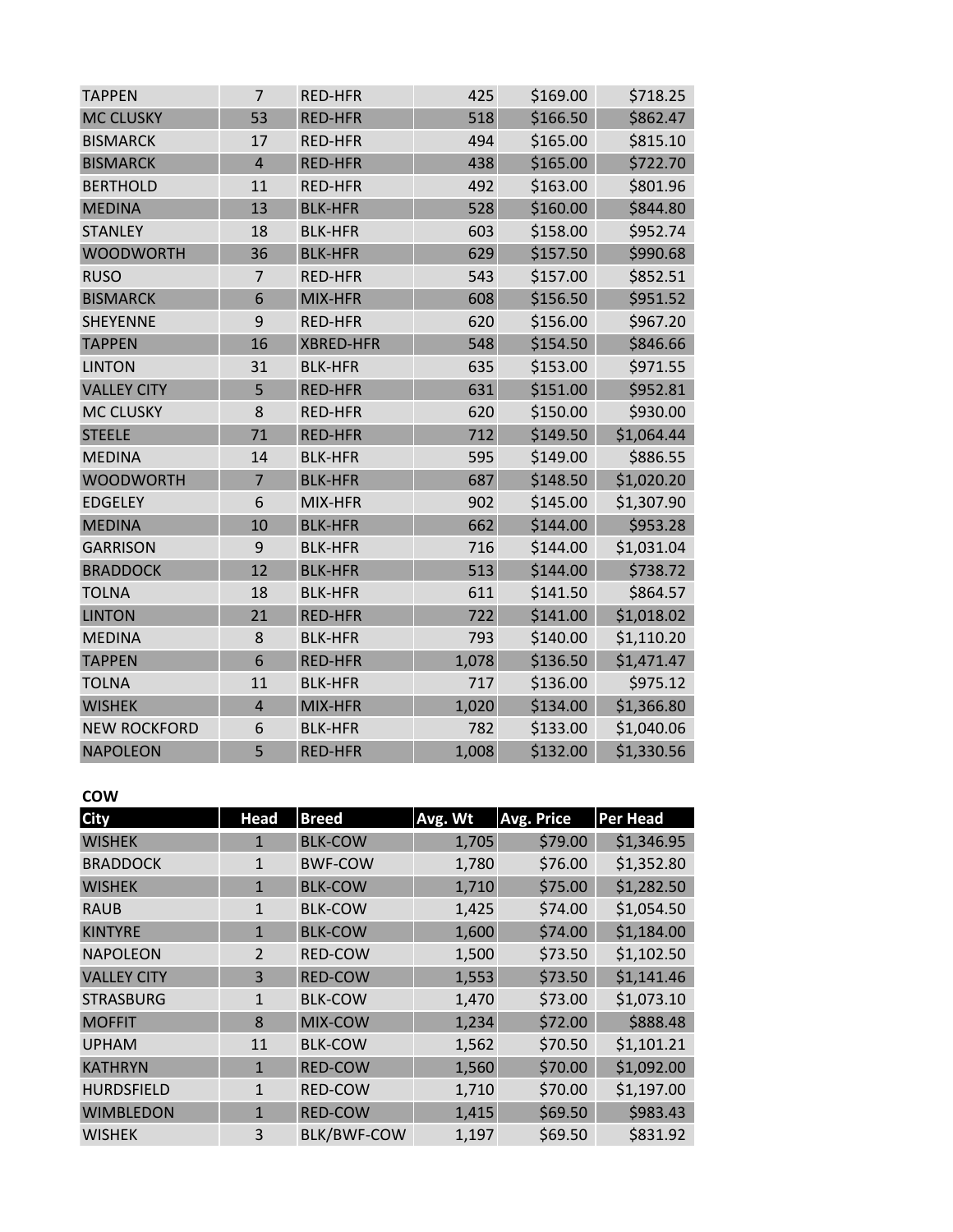| <b>STEELE</b>     | $\overline{4}$ | <b>BLK-COW</b>     | 1,561 | \$69.25 | \$1,080.99 |
|-------------------|----------------|--------------------|-------|---------|------------|
| <b>KENSAL</b>     | 3              | <b>BLK-COW</b>     | 1,167 | \$68.00 | \$793.56   |
| <b>MEDINA</b>     | $\overline{7}$ | <b>BLK-COW</b>     | 1,562 | \$68.00 | \$1,062.16 |
| <b>LINTON</b>     | 8              | MIX-COW            | 1,082 | \$68.00 | \$735.76   |
| <b>STRASBURG</b>  | $\mathbf{1}$   | <b>BLK-COW</b>     | 1,465 | \$67.00 | \$981.55   |
| <b>SANBORN</b>    | $\overline{4}$ | <b>BLK/BWF-COW</b> | 1,096 | \$66.00 | \$723.36   |
| <b>NAPOLEON</b>   | $\overline{4}$ | MIX-COW            | 1,121 | \$64.50 | \$723.05   |
| <b>UPHAM</b>      | 16             | <b>BLK-COW</b>     | 1,359 | \$64.50 | \$876.56   |
| <b>HURDSFIELD</b> | $\overline{4}$ | RED-COW            | 1,468 | \$64.00 | \$939.52   |
| <b>MOFFIT</b>     | $\overline{7}$ | MIX-COW            | 1,253 | \$64.00 | \$801.92   |
| <b>STREETER</b>   | $\overline{2}$ | <b>BLK-COW</b>     | 1,175 | \$64.00 | \$752.00   |
| <b>SANBORN</b>    | 6              | <b>BLK-COW</b>     | 1,287 | \$63.50 | \$817.25   |
| <b>MONTPELIER</b> | 3              | <b>RED-COW</b>     | 1,463 | \$63.00 | \$921.69   |
| <b>NAPOLEON</b>   | 10             | <b>BLK-COW</b>     | 1,348 | \$61.00 | \$822.28   |
| <b>GARRISON</b>   | $\overline{7}$ | <b>BLK-COW</b>     | 1,625 | \$61.00 | \$991.25   |
| <b>STRASBURG</b>  | $\mathbf{1}$   | <b>BLK-COW</b>     | 1,470 | \$58.00 | \$852.60   |
| <b>SANBORN</b>    | 6              | <b>BLK-COW</b>     | 1,239 | \$57.50 | \$712.43   |
| <b>MOFFIT</b>     | $\overline{7}$ | MIX-COW            | 1,158 | \$57.00 | \$660.06   |
| <b>UPHAM</b>      | 12             | <b>BLK-COW</b>     | 1,355 | \$55.50 | \$752.03   |
| <b>NAPOLEON</b>   | 8              | RED-COW            | 1,369 | \$55.25 | \$756.37   |
| <b>STREETER</b>   | $\overline{1}$ | <b>BWF-COW</b>     | 1,440 | \$55.00 | \$792.00   |
| <b>SANBORN</b>    | $\overline{4}$ | <b>BLK-COW</b>     | 1,461 | \$55.00 | \$803.55   |
| <b>SANBORN</b>    | $\overline{4}$ | <b>BLK-COW</b>     | 1,495 | \$55.00 | \$822.25   |
| <b>MOFFIT</b>     | 9              | MIX-COW            | 1,404 | \$55.00 | \$772.20   |
| <b>HURDSFIELD</b> | $\overline{2}$ | <b>RED-COW</b>     | 1,368 | \$54.50 | \$745.56   |
| <b>SANBORN</b>    | 5              | <b>BLK-COW</b>     | 1,361 | \$54.00 | \$734.94   |
| <b>SANBORN</b>    | 8              | <b>BLK-COW</b>     | 1,274 | \$53.00 | \$675.22   |
| <b>UPHAM</b>      | 16             | <b>BLK-COW</b>     | 1,227 | \$53.00 | \$650.31   |
| <b>MOFFIT</b>     | 6              | MIX-COW            | 1,278 | \$53.00 | \$677.34   |
| <b>NAPOLEON</b>   | 5              | RED-COW            | 1,428 | \$52.00 | \$742.56   |
| <b>SANBORN</b>    | 6              | <b>BLK-COW</b>     | 1,233 | \$50.00 | \$616.50   |
| <b>NAPOLEON</b>   | 11             | RED-COW            | 1,230 | \$50.00 | \$615.00   |

# **BULL**

| <b>City</b>       | <b>Head</b>  | <b>Breed</b>     | Avg. Wt | <b>Avg. Price</b> | <b>Per Head</b> |
|-------------------|--------------|------------------|---------|-------------------|-----------------|
| <b>JUD</b>        | $\mathbf{1}$ | <b>RED-BULL</b>  | 2,005   | \$94.00           | \$1,884.70      |
| <b>JUD</b>        | 1            | <b>RED-BULL</b>  | 2,135   | \$92.50           | \$1,974.88      |
| <b>CARRINGTON</b> | $\mathbf{1}$ | <b>BLK-BULL</b>  | 1,775   | \$91.00           | \$1,615.25      |
| <b>JUD</b>        | $\mathbf{1}$ | <b>BLK-BULL</b>  | 2,175   | \$91.00           | \$1,979.25      |
| <b>UPHAM</b>      | $\mathbf{1}$ | <b>BWF-BULL</b>  | 1,970   | \$91.00           | \$1,792.70      |
| <b>MOFFIT</b>     | 1            | <b>RED-BULL</b>  | 2,055   | \$90.50           | \$1,859.78      |
| <b>GARRISON</b>   | $\mathbf{1}$ | <b>BLK-BULL</b>  | 1,995   | \$90.50           | \$1,805.48      |
| <b>UPHAM</b>      | $\mathbf{1}$ | <b>BLK-BULL</b>  | 1,830   | \$90.50           | \$1,656.15      |
| <b>MOFFIT</b>     | $\mathbf{1}$ | <b>CHAR-BULL</b> | 1,865   | \$90.00           | \$1,678.50      |
| <b>TUTTLE</b>     | $\mathbf{1}$ | <b>RED-BULL</b>  | 2,035   | \$89.75           | \$1,826.41      |
| <b>TUTTLE</b>     | $\mathbf{1}$ | <b>HRF-BULL</b>  | 1,865   | \$89.50           | \$1,669.18      |
| <b>HARVEY</b>     | 1            | <b>BLK-BULL</b>  | 1,650   | \$89.50           | \$1,476.75      |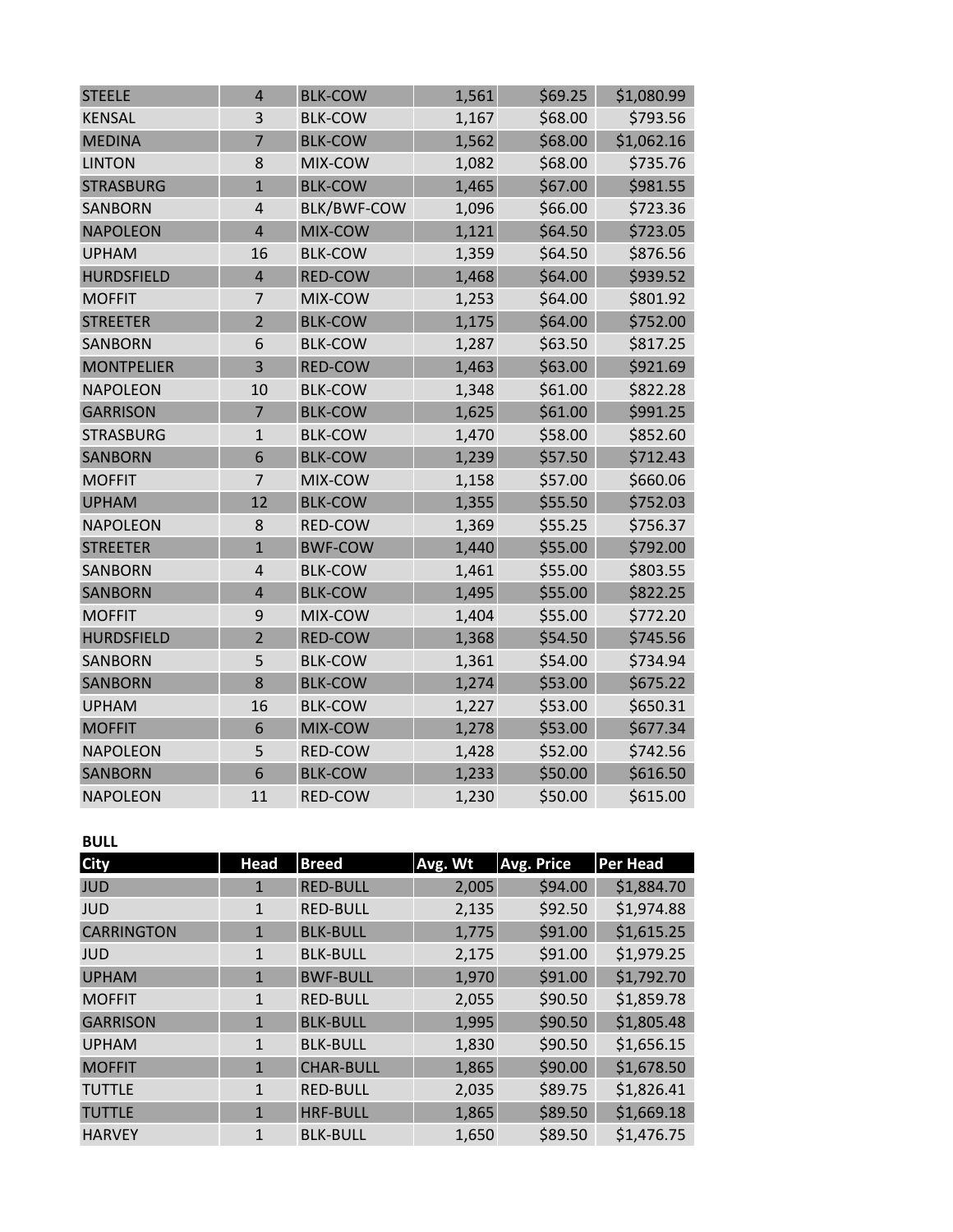| <b>TUTTLE</b>     | $\mathbf{1}$ | <b>BLK-BULL</b>  | 1,770 | \$89.00 | \$1,575.30 |
|-------------------|--------------|------------------|-------|---------|------------|
| <b>NAPOLEON</b>   | $\mathbf{1}$ | <b>BLK-BULL</b>  | 1,770 | \$88.50 | \$1,566.45 |
| <b>HARVEY</b>     | $\mathbf{1}$ | <b>BLK-BULL</b>  | 1,810 | \$88.00 | \$1,592.80 |
| <b>MOFFIT</b>     | $\mathbf{1}$ | <b>CHAR-BULL</b> | 1,835 | \$88.00 | \$1,614.80 |
| <b>ENGELVALE</b>  | $\mathbf{1}$ | <b>BLK-BULL</b>  | 1,820 | \$86.50 | \$1,574.30 |
| <b>WISHEK</b>     | $\mathbf{1}$ | <b>BLK-BULL</b>  | 1,770 | \$84.50 | \$1,495.65 |
| <b>UPHAM</b>      | $\mathbf{1}$ | <b>BLK-BULL</b>  | 1,895 | \$84.00 | \$1,591.80 |
| <b>MONTPELIER</b> | $\mathbf{1}$ | <b>BLK-BULL</b>  | 1,665 | \$82.50 | \$1,373.63 |
| <b>HURDSFIELD</b> | $\mathbf{1}$ | <b>RED-BULL</b>  | 1,810 | \$82.50 | \$1,493.25 |
| <b>UPHAM</b>      | $\mathbf{1}$ | <b>BLK-BULL</b>  | 1,990 | \$82.00 | \$1,631.80 |
| <b>MONTPELIER</b> | $\mathbf{1}$ | <b>RED-BULL</b>  | 1,390 | \$80.00 | \$1,112.00 |
| <b>MONTPELIER</b> | $\mathbf{1}$ | <b>BLK-BULL</b>  | 1,345 | \$80.00 | \$1,076.00 |
| <b>MOFFIT</b>     | $\mathbf{1}$ | <b>BLK-BULL</b>  | 2,000 | \$78.00 | \$1,560.00 |
| <b>PINGREE</b>    | $\mathbf{1}$ | <b>RED-BULL</b>  | 2,055 | \$78.00 | \$1,602.90 |

### **HEIFERETTE**

| <b>City</b>       | Head          | <b>Breed</b>    | Avg. Wt | <b>Avg. Price</b> | Per Head   |
|-------------------|---------------|-----------------|---------|-------------------|------------|
| <b>KENSAL</b>     | 12            | <b>BLK-HFRT</b> | 928     | \$89.00           | \$825.92   |
| <b>STRASBURG</b>  | $\mathbf{1}$  | <b>BLK-HFRT</b> | 1,120   | \$89.00           | \$996.80   |
| <b>MOFFIT</b>     | $\mathbf{1}$  | <b>BLK-HFRT</b> | 1,575   | \$82.00           | \$1,291.50 |
| <b>KINTYRE</b>    |               | <b>BWF-HFRT</b> | 1,360   | \$82.00           | \$1,115.20 |
| <b>MONTPELIER</b> | $\mathbf{1}$  | <b>RED-HFRT</b> | 1,100   | \$79.00           | \$869.00   |
| <b>CHASELY</b>    | 3             | <b>RED-HFRT</b> | 1,208   | \$74.00           | \$893.92   |
| <b>WISHEK</b>     | $\mathcal{L}$ | <b>BLK-HFRT</b> | 1,530   | \$71.00           | \$1,086.30 |



Napoleon Livestock Auction - Napoleon, ND AMS Livestock, Poultry, & Grain Market News North Dakota Dept of Ag Mrkt News

Thu Dec 9, 2021

Email us with accessibility issues with this report.

Livestock Weighted Average Report for 12/9/2021 - Final

| <b>AUCTION</b>         |               |               |               |
|------------------------|---------------|---------------|---------------|
|                        | This Week     | Last Reported | Last Year     |
|                        |               | 12/2/2021     |               |
| <b>Total Receipts:</b> | 2,558         | 5.661         | 4.116         |
| <b>Feeder Cattle:</b>  | 2,558(100.0%) | 5,661(100.0%) | 4,116(100.0%) |

Compared to last week; Feeder steers 450-750lbs 2.00 to 6.00 lower except 500-550lbs and 600-700lbs 2.00 to 6.00 higher. Not all weights well tested for comparison in feeder heifers 450-550lbs steady to 4.00 lower, 600-650lbs 5.00 to 7.00 higher. Good buyer demand. Flesh condition light to moderate. Supply included: 100% Feeder Cattle (68% Steers, 32% Heifers). Feeder cattle supply over 600 lbs was 56%.

#### **FEEDER CATTLE**

|      | STEERS - Medium and Large 1 (Per Cwt / Actual Wt) |        |                    |                  |       |
|------|---------------------------------------------------|--------|--------------------|------------------|-------|
| Head | <b>Wt Range</b>                                   | Avg Wt | <b>Price Range</b> | <b>Avg Price</b> |       |
| 24   | 395-396                                           | 396    | 209.00-220.00      | 211.29           |       |
| 39   | 408-434                                           | 417    | 207.00-216.00      | 212.90           |       |
| 114  | 464-493                                           | 483    | 194.00-200.00      | 196.14           |       |
| 155  | 503-538                                           | 527    | 185.00-201.00      | 192.04           |       |
| 136  | 563-598                                           | 583    | 165.50-183.00      | 175.26           |       |
| 11   | 558                                               | 558    | 193.00             | 193.00           | Fancy |
| 159  | 607-641                                           | 626    | 170.50-186.00      | 176.05           |       |
| 240  | 654-691                                           | 672    | 160.00-174.50      | 169.53           |       |
| 121  | 710-745                                           | 740    | 160.50-170.00      | 162.03           |       |
| 179  | 753-788                                           | 766    | 154.00-167.50      | 163.02           |       |
| 51   | 801-831                                           | 816    | 156.00-162.00      | 158.14           |       |